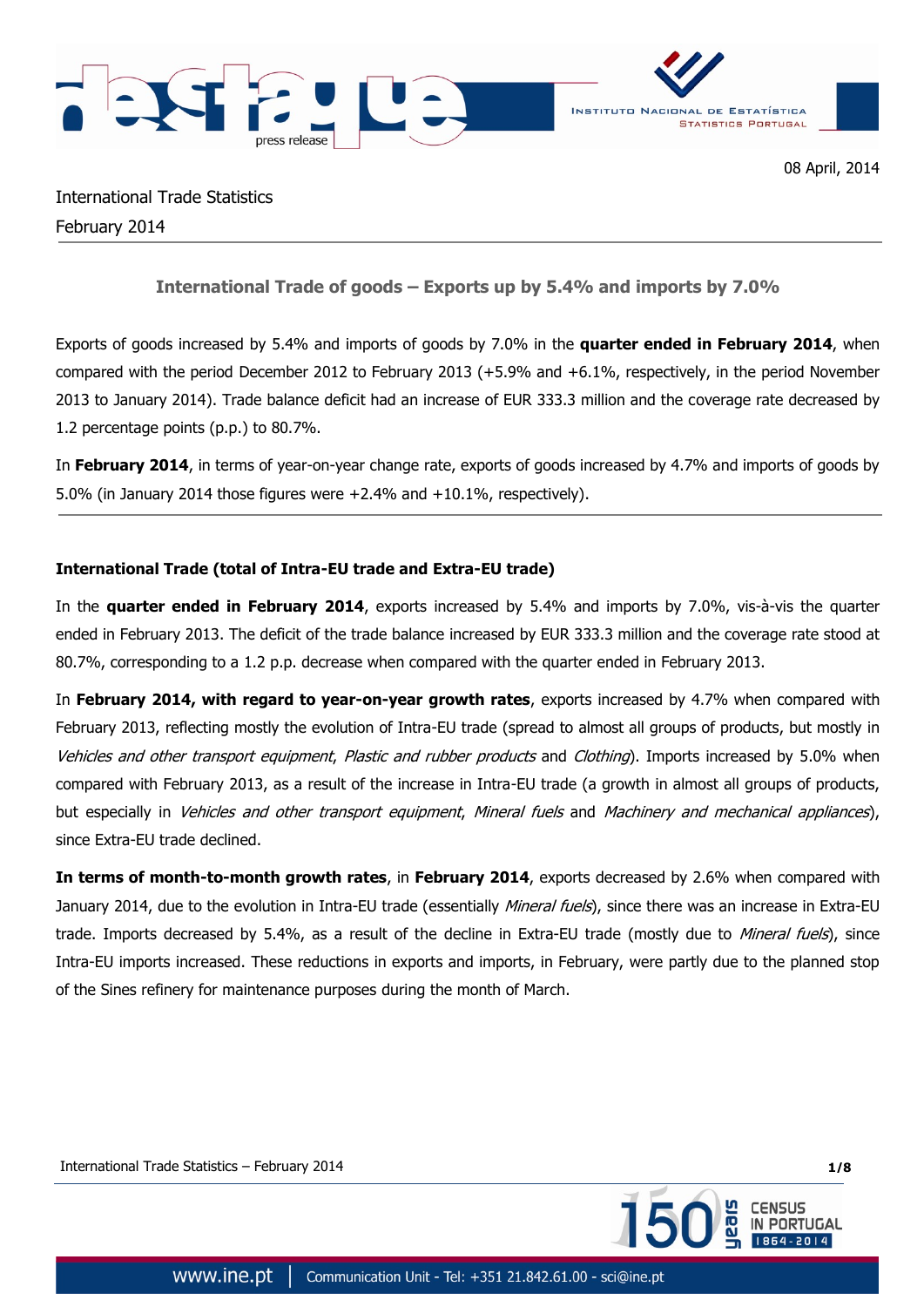



| PRELIMINARY GLOBAL DATA               |                  |                                   |               |  |  |  |  |
|---------------------------------------|------------------|-----------------------------------|---------------|--|--|--|--|
| <b>GLOBAL DATA</b>                    | <b>€ Million</b> | <b>GROWTH</b><br><b>RATE</b>      |               |  |  |  |  |
|                                       |                  | DEC 12 to FEB 13 DEC 13 to FEB 14 | $\frac{0}{0}$ |  |  |  |  |
| <b>INTERNATIONAL</b>                  |                  |                                   |               |  |  |  |  |
| Exports (FOB)                         | 10 780.6         | 11 363.1                          | 5.4           |  |  |  |  |
| Imports (CIF)                         | 13 159.5         | 14 075.3                          | 7.0           |  |  |  |  |
| <b>Trade Balance</b>                  | $-2378.9$        | $-2712.2$                         |               |  |  |  |  |
| Coverage rate (%)                     | 81.9             | 80.7                              |               |  |  |  |  |
| <b>INTRA-EU</b>                       |                  |                                   |               |  |  |  |  |
| Exports (FOB)                         | 7 678.1          | 8 1 3 0.0                         | 5.9           |  |  |  |  |
| Imports (CIF)                         | 9 4 1 0.9        | 10 641.0                          | 13.1          |  |  |  |  |
| <b>Trade Balance</b>                  | $-1732.8$        | $-2511.0$                         |               |  |  |  |  |
| Coverage rate (%)                     | 81.6             | 76.4                              |               |  |  |  |  |
| <b>EURO ZONE</b>                      |                  |                                   |               |  |  |  |  |
| Exports (FOB)                         | 6 523.1          | 6 860.2                           | 5.2           |  |  |  |  |
| Imports (CIF)                         | 8 5 5 3 . 5      | 9 6 9 1.8                         | 13.3          |  |  |  |  |
| <b>Trade Balance</b>                  | $-2030.4$        | $-2831.6$                         |               |  |  |  |  |
| Coverage rate (%)                     | 76.3             | 70.8                              |               |  |  |  |  |
| <b>EXTRA-EU</b>                       |                  |                                   |               |  |  |  |  |
| Exports (FOB)                         | 3 102.5          | 3 2 3 3 .1                        | 4.2           |  |  |  |  |
| Imports (CIF)                         | 3 748.7          | 3 4 3 4 . 3                       | $-8.4$        |  |  |  |  |
| <b>Trade Balance</b>                  | $-646.2$         | $-201.2$                          |               |  |  |  |  |
| Coverage rate (%)                     | 82.8             | 94.1                              |               |  |  |  |  |
| <b>EXCLUDING FUELS AND LUBRICANTS</b> |                  |                                   |               |  |  |  |  |
| Exports (FOB)                         | 2 591.1          | 2 799.6                           | 8.0           |  |  |  |  |
| Imports (CIF)                         | 1733.9           | 1736.7                            | 0.2           |  |  |  |  |
| <b>Trade Balance</b>                  | 857.2            | 1 0 6 2 . 9                       |               |  |  |  |  |
| Coverage rate (%)                     | 149.4            | 161.2                             |               |  |  |  |  |

### **Intra-EU trade**

In the **quarter ended in February 2014**, Intra-EU exports increased by 5.9% and Intra-UE imports by 13.1%, **vis-àvis the quarter ended in February 2013**, corresponding to a deficit of EUR 2 511.0 million and to a 76.4% coverage rate.

In **February 2014**, Intra-EU exports increased by 4.5% **vis-à-vis February 2013**, reflecting the evolution spread to almost all groups of products, but especially in Vehicles and other transport equipment (especially Parts and accessories for motor vehicles and Passenger motor cars), Plastic and rubber products (mostly Amino-resins, phenolic resins and polyurethanes, in primary forms) and Clothing. Intra-EU imports grew by 13.6%, as a result of increases in almost all groups of products, but mostly in Vehicles and other transport equipment (especially Passenger motor cars and Parts and accessories for motor vehicles), Mineral fuels and Machinery and mechanical appliances.

In **February 2014**, Intra-EU exports decreased by 3.9% **vis-à-vis January 2014**, essentially due to Mineral fuels (namely Petroleum oils and oils obtained from bituminous minerals (excl. crude). Intra-EU imports increased by 1.5% mostly due to Vehicles and other transport equipment (especially Passenger motor cars and Parts and accessories for motor vehicles).

International Trade Statistics – February 2014 **2/8**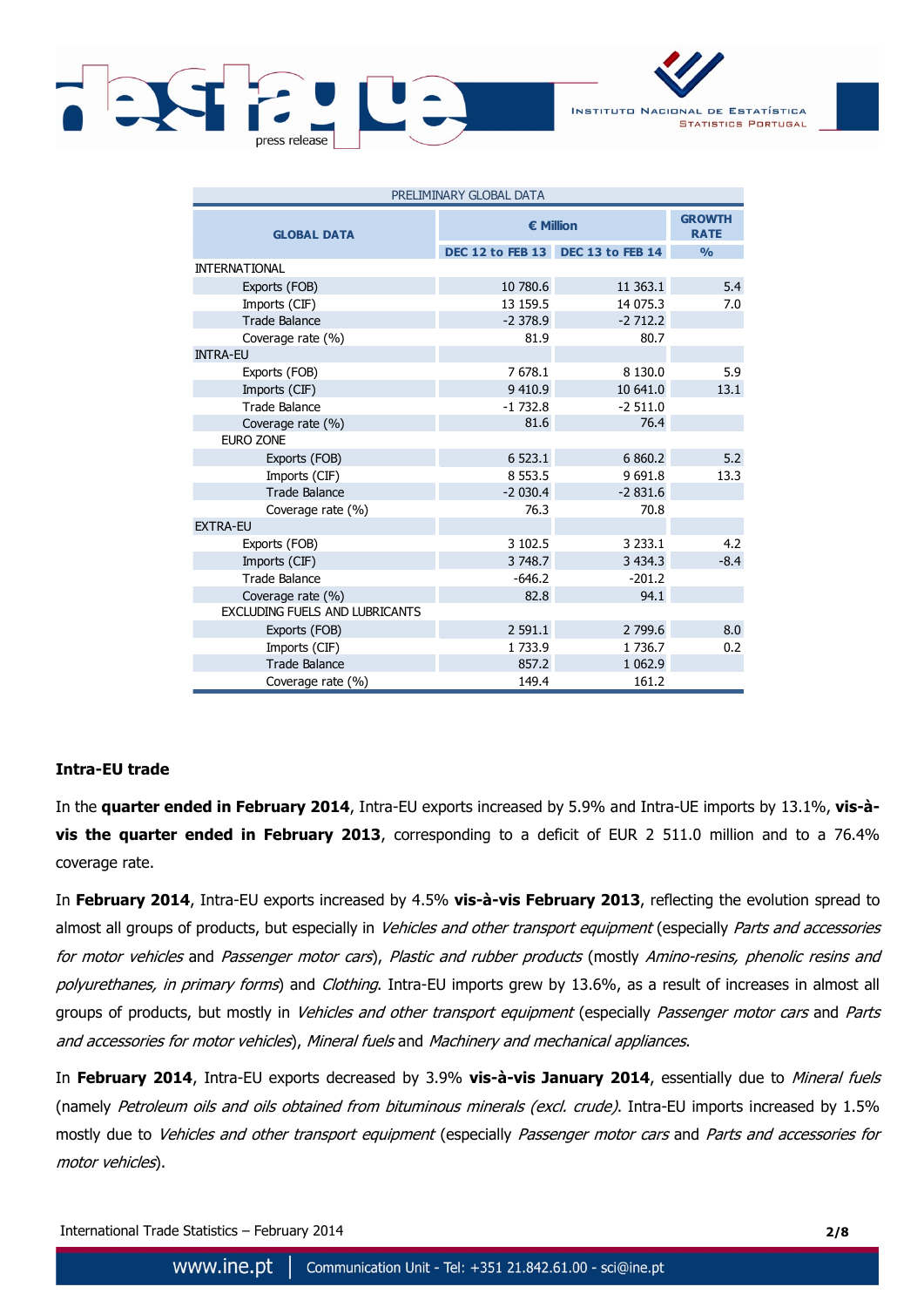



#### **Extra-EU trade**

In the **quarter ended in February 2014**, **when compared with the quarter ended in February 2013**, Extra-EU exports increased by 4.2% and Extra-EU imports decreased by 8.4%, which corresponded to a deficit of EUR 201.2 million and a coverage rate of 94.1%.

With the exclusion of *Fuels and lubricants*, Extra-EU exports increased by 8.0% and Extra-EU imports by 0.2%, when compared with the period December 2012 to February 2013. Trade balance, excluding these types of products, accounted for a EUR 1 062.9 million surplus, corresponding to a coverage rate of 161.2%.

In **February 2014**, exports to Third Countries increased by 5.2% **in comparison with February 2013**, mirroring the evolution in almost all groups of products, but especially in Mineral products (namely Copper ores and concentrates), Vehicles and other transport equipment (mainly Motor cars and other motor vehicles) and Machinery and mechanical appliances. Extra-EU imports decreased by 15.6% essentially due to Mineral fuels (mostly Petroleum oils and oils obtained from bituminous minerals, crude) and Agricultural products (namely Maize or corn and Soya beans, whether or not broken).

In **February 2014**, Extra-EU exports increased by 0.7% **vis-à-vis January 2014**, mostly due to the evolution of Mineral products (mostly Copper ores and concentrates) and Machinery and mechanical appliances. Extra-EU imports decreased by 22.6%, essentially due to Mineral fuels (mainly Petroleum oils and oils obtained from bituminous minerals, crude), partly explained by the planned stop of the Sines refinery for maintenance purposes during the month of March.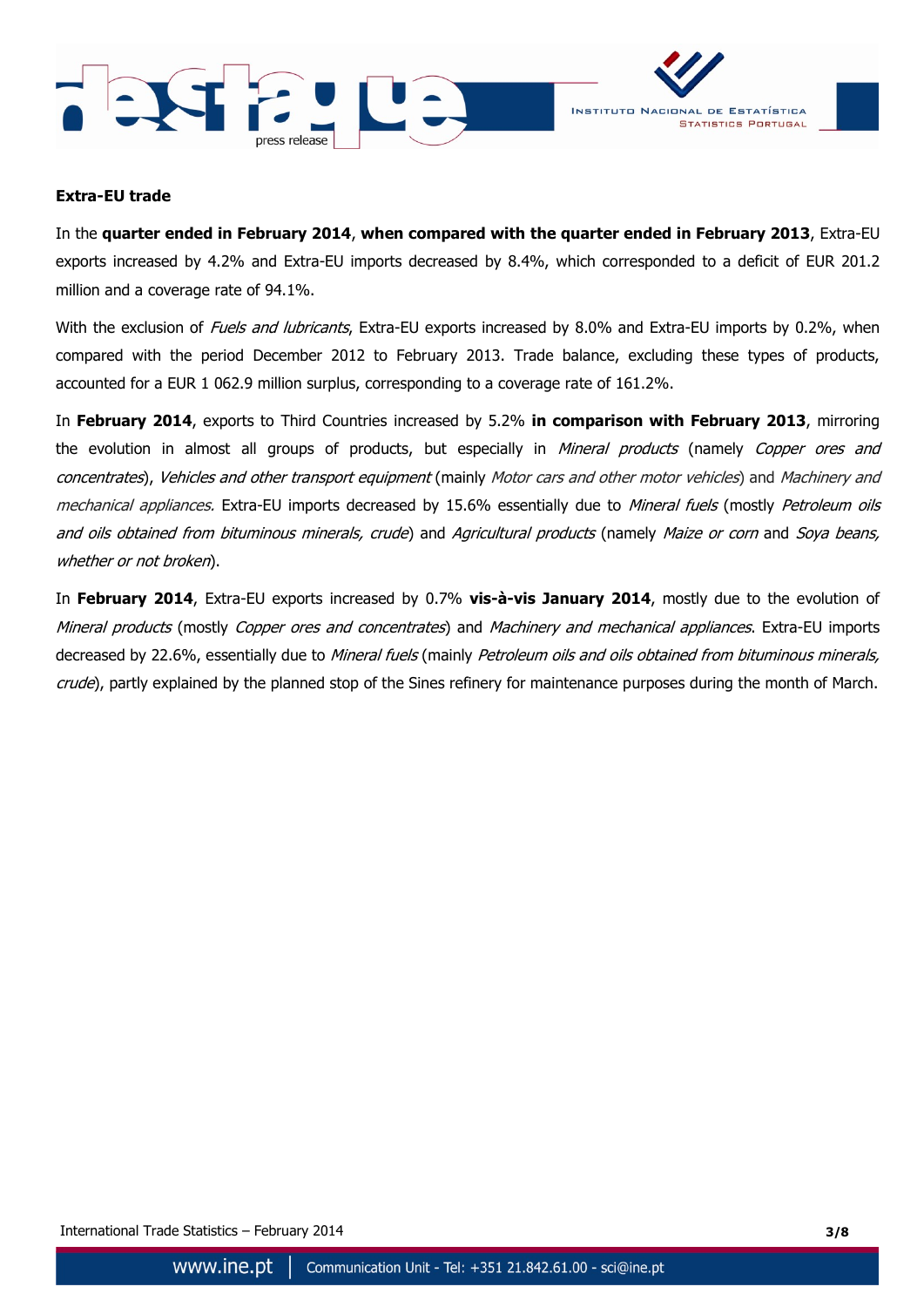

| PRELIMINARY MONTHLY DATA - EXPORTS |                      |         |                    |                           |                    |         |                  |                    |         |         |                    |                           |                    |  |  |                    |
|------------------------------------|----------------------|---------|--------------------|---------------------------|--------------------|---------|------------------|--------------------|---------|---------|--------------------|---------------------------|--------------------|--|--|--------------------|
|                                    | <b>INTERNATIONAL</b> |         |                    |                           | <b>INTRA-EU</b>    |         |                  | <b>EXTRA-EU</b>    |         |         |                    |                           |                    |  |  |                    |
|                                    | $\epsilon$ Million   |         | <b>GROWTH RATE</b> |                           | $\epsilon$ Million |         |                  |                    |         |         | <b>GROWTH RATE</b> |                           | $\epsilon$ Million |  |  | <b>GROWTH RATE</b> |
| <b>MONTH</b>                       |                      |         |                    | $\frac{9}{0}$             |                    |         |                  | $\frac{0}{0}$      |         |         | $\frac{0}{0}$      |                           |                    |  |  |                    |
|                                    | 2013                 | 2014    | Year-on-<br>year   | <b>Month-to-</b><br>month | 2013               | 2014    | Year-on-<br>year | Month-to-<br>month | 2013    | 2014    | Year-on-<br>year   | <b>Month-to-</b><br>month |                    |  |  |                    |
| <b>TOTAL</b>                       | 47 375               | 7806    |                    |                           | 33 316             | 5689    |                  |                    | 14 060  | 2 1 1 6 |                    |                           |                    |  |  |                    |
| <b>JANUARY</b>                     | 3863                 | 3 9 5 5 | 2.4                | 11.2                      | 2 7 8 5            | 2 9 0 1 | 4.2              | 18.9               | 1078    | 1 0 5 4 | $-2.2$             | $-5.6$                    |                    |  |  |                    |
| <b>FEBRUARY</b>                    | 3677                 | 3850    | 4.7                | $-2.6$                    | 2 6 6 8            | 2 7 8 9 | 4.5              | $-3.9$             | 1 0 1 0 | 1 0 6 2 | 5.2                | 0.7                       |                    |  |  |                    |
| <b>MARCH</b>                       | 4 0 0 2              |         |                    |                           | 2 8 1 4            |         |                  |                    | 1 1 8 8 |         |                    |                           |                    |  |  |                    |
| <b>APRIL</b>                       | 4 0 8 5              |         |                    |                           | 2 8 3 7            |         |                  |                    | 1 2 4 9 |         |                    |                           |                    |  |  |                    |
| <b>MAY</b>                         | 4 2 4 6              |         |                    |                           | 2 9 6 9            |         |                  |                    | 1 2 7 7 |         |                    |                           |                    |  |  |                    |
| <b>JUNE</b>                        | 3 9 3 1              |         |                    |                           | 2 800              |         |                  |                    | 1 1 3 1 |         |                    |                           |                    |  |  |                    |
| <b>JULY</b>                        | 4 3 7 3              |         |                    |                           | 3 0 9 1            |         |                  |                    | 1 2 8 1 |         |                    |                           |                    |  |  |                    |
| <b>AUGUST</b>                      | 3 3 1 7              |         |                    |                           | 2 2 1 2            |         |                  |                    | 1 1 0 5 |         |                    |                           |                    |  |  |                    |
| <b>SEPTEMBER</b>                   | 3 9 2 5              |         |                    |                           | 2 7 7 4            |         |                  |                    | 1 1 5 1 |         |                    |                           |                    |  |  |                    |
| <b>OCTOBER</b>                     | 4 2 3 6              |         |                    |                           | 2 9 5 5            |         |                  |                    | 1 2 8 1 |         |                    |                           |                    |  |  |                    |
| <b>NOVEMBER</b>                    | 4 1 6 3              |         |                    |                           | 2 9 7 0            |         |                  |                    | 1 1 9 3 |         |                    |                           |                    |  |  |                    |
| <b>DECEMBER</b>                    | 3 5 5 8              |         |                    |                           | 2 4 4 1            |         |                  |                    | 1 1 1 7 |         |                    |                           |                    |  |  |                    |



International Trade Statistics – February 2014 **4/8**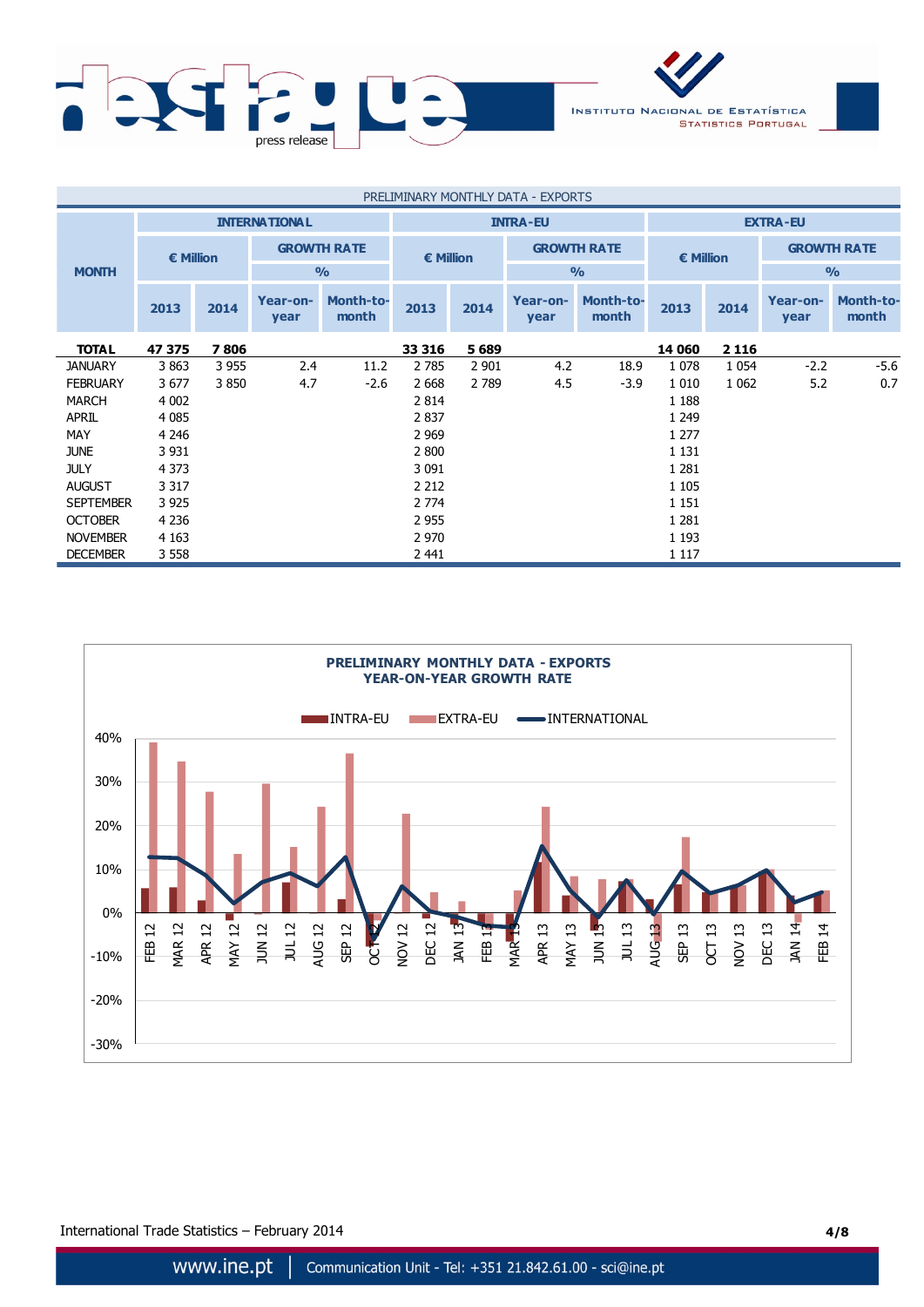

| PRELIMINARY MONTHLY DATA - IMPORTS |           |                      |                    |                           |                  |         |                  |                           |                 |         |                    |                           |           |  |  |                    |
|------------------------------------|-----------|----------------------|--------------------|---------------------------|------------------|---------|------------------|---------------------------|-----------------|---------|--------------------|---------------------------|-----------|--|--|--------------------|
|                                    |           | <b>INTERNATIONAL</b> |                    |                           | <b>INTRA-EU</b>  |         |                  |                           | <b>EXTRA-EU</b> |         |                    |                           |           |  |  |                    |
|                                    | € Million |                      | <b>GROWTH RATE</b> |                           | <b>€ Million</b> |         |                  |                           |                 |         | <b>GROWTH RATE</b> |                           | € Million |  |  | <b>GROWTH RATE</b> |
| <b>MONTH</b>                       |           |                      |                    | $\frac{0}{0}$             |                  |         |                  | $\frac{0}{0}$             |                 |         | $\frac{9}{6}$      |                           |           |  |  |                    |
|                                    | 2013      | 2014                 | Year-on-<br>year   | <b>Month-to-</b><br>month | 2013             | 2014    | Year-on-<br>year | <b>Month-to-</b><br>month | 2013            | 2014    | Year-on-<br>year   | <b>Month-to-</b><br>month |           |  |  |                    |
| <b>TOTAL</b>                       | 56 721    | 9 5 5 6              |                    |                           | 41 015           | 7038    |                  |                           | 15 707          | 2518    |                    |                           |           |  |  |                    |
| <b>JANUARY</b>                     | 4 4 6 3   | 4 9 1 1              | 10.1               | 8.7                       | 3 1 6 0          | 3 4 9 2 | 10.5             | $-3.1$                    | 1 3 0 2         | 1419    | 9.0                | 55.0                      |           |  |  |                    |
| <b>FEBRUARY</b>                    | 4 4 2 2   | 4 6 4 5              | 5.0                | -5.4                      | 3 1 2 0          | 3 5 4 6 | 13.6             | $1.5^{\circ}$             | 1 3 0 1         | 1 0 9 9 | $-15.6$            | $-22.6$                   |           |  |  |                    |
| <b>MARCH</b>                       | 4 6 3 5   |                      |                    |                           | 3 2 8 7          |         |                  |                           | 1 3 4 8         |         |                    |                           |           |  |  |                    |
| <b>APRIL</b>                       | 4 8 3 3   |                      |                    |                           | 3 3 8 8          |         |                  |                           | 1 4 4 5         |         |                    |                           |           |  |  |                    |
| <b>MAY</b>                         | 4888      |                      |                    |                           | 3 5 0 5          |         |                  |                           | 1 3 8 3         |         |                    |                           |           |  |  |                    |
| <b>JUNE</b>                        | 4 5 9 3   |                      |                    |                           | 3 3 7 4          |         |                  |                           | 1 2 1 9         |         |                    |                           |           |  |  |                    |
| <b>JULY</b>                        | 5 1 9 6   |                      |                    |                           | 3 747            |         |                  |                           | 1 4 4 9         |         |                    |                           |           |  |  |                    |
| <b>AUGUST</b>                      | 4 2 2 5   |                      |                    |                           | 2 8 7 0          |         |                  |                           | 1 3 5 6         |         |                    |                           |           |  |  |                    |
| <b>SEPTEMBER</b>                   | 4857      |                      |                    |                           | 3 4 8 4          |         |                  |                           | 1 3 7 3         |         |                    |                           |           |  |  |                    |
| <b>OCTOBER</b>                     | 5 3 2 6   |                      |                    |                           | 3 8 24           |         |                  |                           | 1 502           |         |                    |                           |           |  |  |                    |
| <b>NOVEMBER</b>                    | 4765      |                      |                    |                           | 3 6 5 2          |         |                  |                           | 1 1 1 3         |         |                    |                           |           |  |  |                    |
| <b>DECEMBER</b>                    | 4 5 1 9   |                      |                    |                           | 3 603            |         |                  |                           | 916             |         |                    |                           |           |  |  |                    |

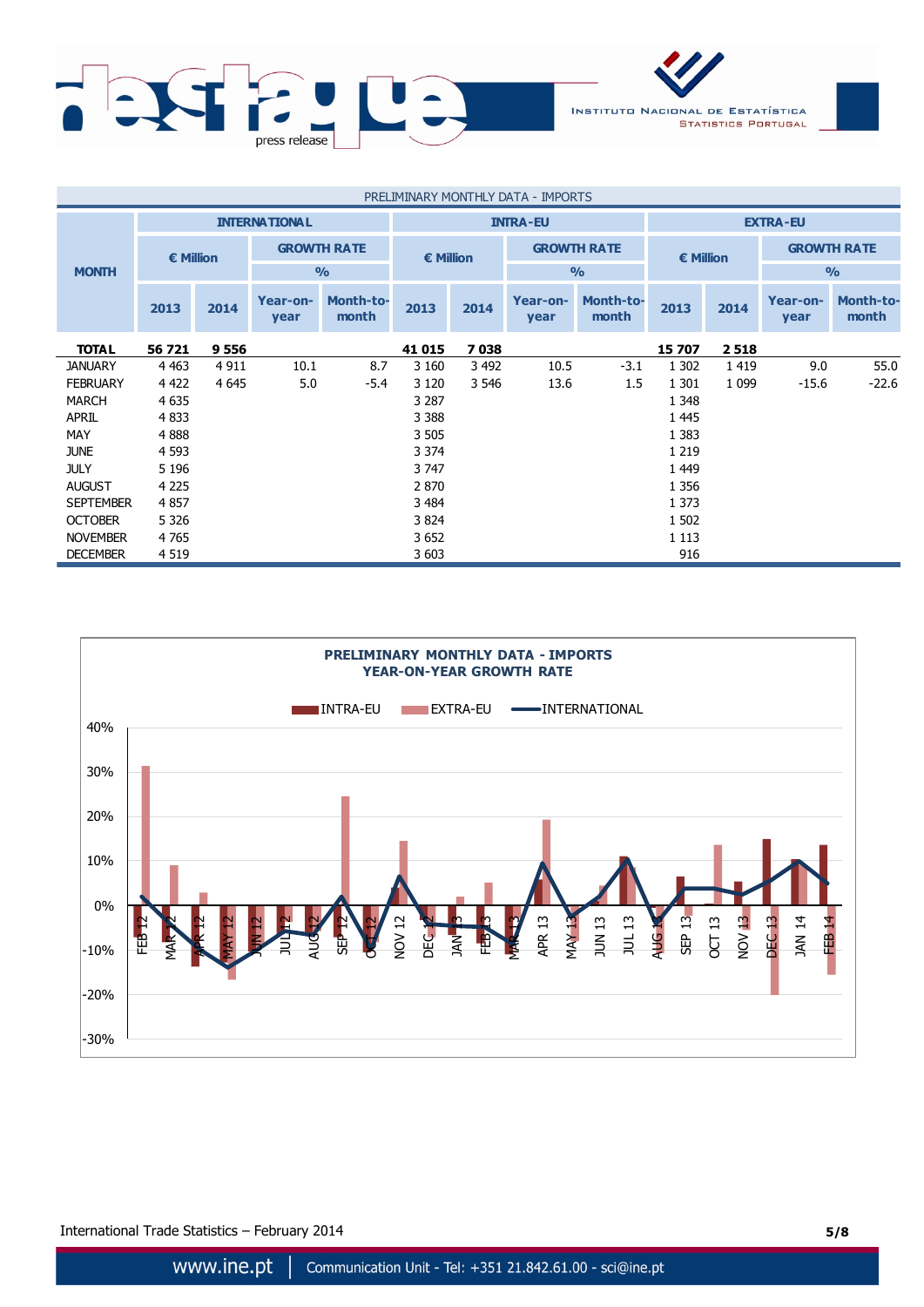



#### **Broad Economic Categories**

In the **quarter ended in February 2014, in comparison with the quarter ended in February 2013**, when considering **exports**, the emphasis went to the increase in almost all categories, especially in Consumer goods (+12.9%).

In the same period, as far as **imports** are concerned, the emphasis also went to the increase in almost all categories, but mostly in Transport equipment, parts and accessories (+26.7%) and in Capital goods (+12.7%).

Fuels and lubricants was the only category that registered declines in both exports and imports (-2.9% and -1.2%, respectively).

|                                                       | PRELIMINARY GLOBAL DATA |                                      |                              |                |                                      |                              |  |
|-------------------------------------------------------|-------------------------|--------------------------------------|------------------------------|----------------|--------------------------------------|------------------------------|--|
|                                                       | <b>INTERNATIONAL</b>    |                                      |                              |                |                                      |                              |  |
|                                                       |                         | <b>EXPORTS</b>                       |                              | <b>IMPORTS</b> |                                      |                              |  |
| <b>BROAD ECONOMIC CATEGORIES</b>                      | € Million               |                                      | <b>GROWTH</b><br><b>RATE</b> | € Million      |                                      | <b>GROWTH</b><br><b>RATE</b> |  |
|                                                       | <b>FEB 13</b>           | DEC 12 to DEC 13 to<br><b>FEB 14</b> | $\frac{9}{6}$                | <b>FEB 13</b>  | DEC 12 to DEC 13 to<br><b>FEB 14</b> | $\frac{9}{6}$                |  |
|                                                       |                         |                                      |                              |                |                                      |                              |  |
| <b>FOOD AND BEVERAGES</b>                             | 1 1 0 7                 | 1 1 6 2                              | 5.0                          | 1779           | 1781                                 | 0.1                          |  |
| PRIMARY<br><b>PROCESSED</b>                           | 282<br>825              | 325<br>837                           | 15.2<br>1.5                  | 751<br>1 0 2 8 | 729<br>1 0 5 2                       | $-2.8$<br>2.3                |  |
|                                                       |                         |                                      |                              |                |                                      |                              |  |
| INDUSTRIAL SUPPLIES NOT ELSEWHERE SPECIFIED           | 3 6 7 4                 | 3848                                 | 4.7                          | 3820           | 4 0 2 5                              | 5.4                          |  |
| PRIMARY                                               | 341                     | 349                                  | 2.2                          | 495            | 462                                  | $-6.6$                       |  |
| <b>PROCESSED</b>                                      | 3 3 3 3                 | 3 500                                | 5.0                          | 3 3 2 5        | 3 5 6 3                              | 7.2                          |  |
| <b>FUELS AND LUBRICANTS</b>                           | 980                     | 952                                  | $-2.9$                       | 2 5 6 1        | 2 5 3 1                              | $-1.2$                       |  |
| PRIMARY                                               | $\Omega$                | 1                                    | 349.1                        | 2 0 7 5        | 1845                                 | $-11.1$                      |  |
| <b>PROCESSED</b>                                      | 980                     | 951                                  | $-3.0$                       | 486            | 686                                  | 41.1                         |  |
| CAPITAL GOODS, AND PARTS AND ACCESSORIES THEREOF (1)  | 1 3 7 2                 | 1 4 4 5                              | 5.3                          | 1839           | 2 0 7 2                              | 12.7                         |  |
| CAPITAL GOODS (EXCEPT TRANSPORT EQUIPMENT)            | 818                     | 903                                  | 10.3                         | 1 1 2 3        | 1 2 9 5                              | 15.3                         |  |
| PARTS AND ACCESSORIES                                 | 553                     | 542                                  | $-2.1$                       | 715            | 777                                  | 8.6                          |  |
| TRANSPORT EQUIPMENT AND PARTS AND ACCESSORIES THEREOF | 1 578                   | 1 6 2 1                              | 2.7                          | 1 2 7 6        | 1617                                 | 26.7                         |  |
| PASSENGER MOTOR CARS                                  | 343                     | 420                                  | 22.3                         | 339            | 535                                  | 57.8                         |  |
| <b>OTHER</b>                                          | 302                     | 248                                  | $-18.0$                      | 185            | 218                                  | 17.3                         |  |
| PARTS AND ACCESSORIES                                 | 933                     | 953                                  | 2.2                          | 751            | 864                                  | 15.0                         |  |
| CONSUMER GOODS NOT ELSEWHERE SPECIFIED                | 2 0 6 3                 | 2 3 2 9                              | 12.9                         | 1883           | 2 0 4 5                              | 8.6                          |  |
| <b>DURABLE</b>                                        | 263                     | 289                                  | 9.9                          | 276            | 303                                  | 9.5                          |  |
| <b>SEMI-DURABLE</b>                                   | 1 1 5 8                 | 1 3 2 8                              | 14.6                         | 701            | 802                                  | 14.5                         |  |
| <b>NON-DURABLE</b>                                    | 642                     | 712                                  | 10.8                         | 906            | 939                                  | 3.7                          |  |
| <b>GOODS NOT ELSEWHERE SPECIFIED</b>                  | 6                       | $\overline{7}$                       | 13.8                         | $\overline{2}$ | $\overline{4}$                       | 94.8                         |  |
| (1) - EXCEPT TRANSPORT EOUIPMENT                      |                         |                                      |                              |                |                                      |                              |  |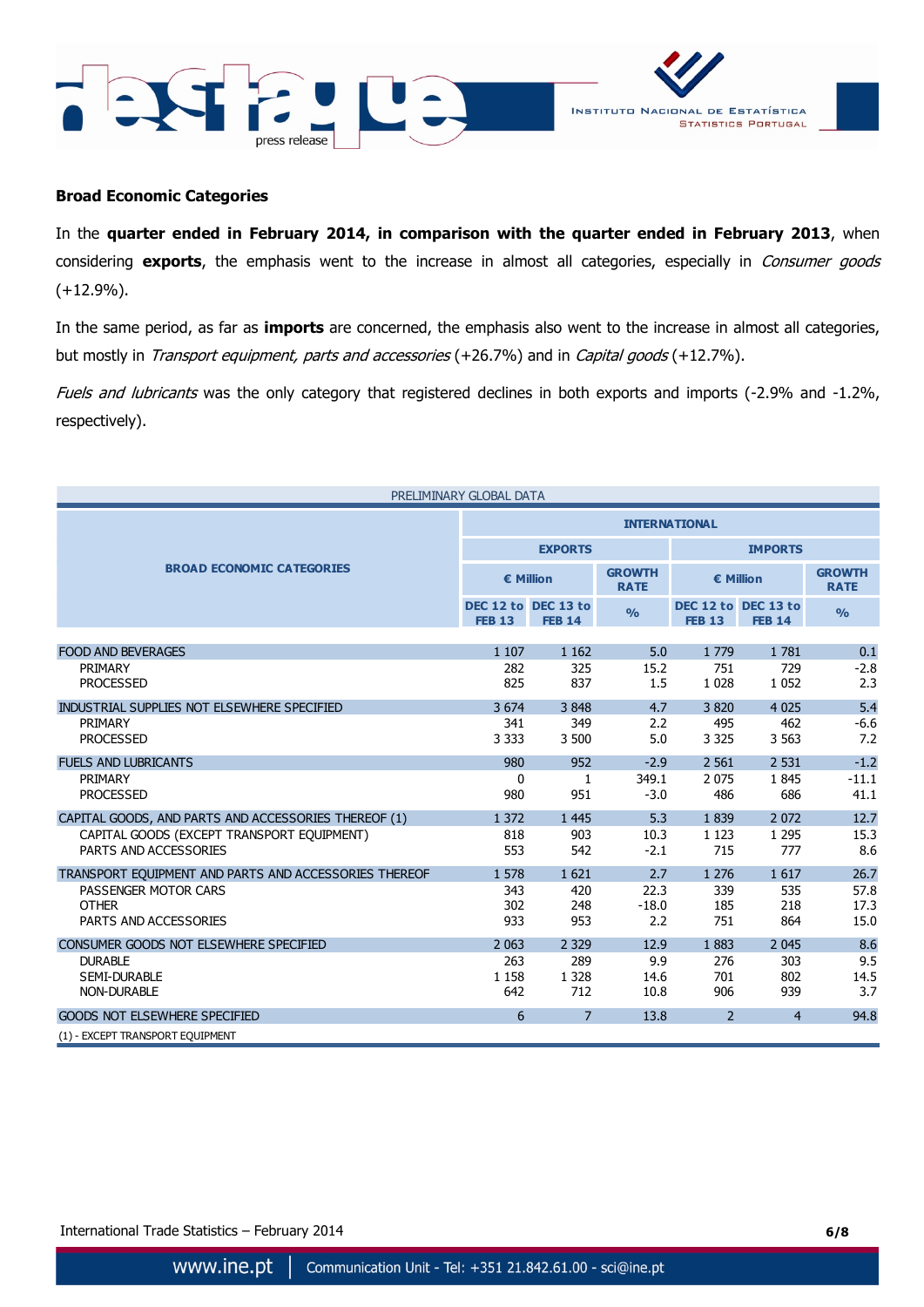



#### **ABBREVIATIONS**

- EU European Union
- CN Combined Nomenclature, 2012, 2013 and 2014 versions
- BEC Classification by Broad Economic Categories, third revision

#### **EXPLANATORY NOTES**

- **1.** For simplification purposes, the terms associated to International Trade Statistics are narrowed to "Imports" and "Exports", however stating which market is being referred to (Intra-EU, Extra-EU and International Trade which includes the former two).
- **2.** International Trade compiles the statistical information about the commercial trade of goods with the European Union and Third Countries. In terms of Intra-EU trade statistics it includes adjustments for non-responses as well as for enterprises with transactions below the defined exemption thresholds, which exempts from providing statistical data a significant number of enterprises.
- **3.** In this "Press Release" the following statistical data are used:
	- 2012 European Union January to December provisional results (includes the new EU member state Croatia);
	- Third Countries January to December provisional results.
	- 2013 European Union January to December preliminary results (includes the new EU member state Croatia);
	- Third Countries January to December preliminary results.
	- 2014 European Union January to February monthly preliminary results
		- Third Countries January to February monthly preliminary results.
- **4.** Due to rounding off numbers, totals might not correspond to the sum of the indicated parcels.
- **5.** Month-to-month growth rate it compares the level of each variable between two consecutive months. Although being an indicator that allows an up to date follow-up of the evolution of each variable, the value of this variation rate is particularly influenced by seasonal fluctuations effects and from other specific effects in one or both compared months.
- **6.** Year-on-year growth rate it compares the level of each variable between the current period and the same period of the previous year. The evolution of this rate is less biased from seasonal fluctuations. However, it might be influenced by these types of effects when referred to a specific period of time.

The year-on-year growth rate (November 2013 to January 2014) of the International Trade data in this press release includes a sharper revision in imports, mainly in December 2013, largely due to the incorporation of VAT information and also due to corrections of data reported by the enterprises.

| YEAR-ON-YEAR GROWTH RATE - NOVEM BER 2013 TO JANUARY 2014 |                                               |                                              |  |  |  |  |  |
|-----------------------------------------------------------|-----------------------------------------------|----------------------------------------------|--|--|--|--|--|
|                                                           | <b>PREVIOUS</b><br><b>PUBLICATION</b><br>$\%$ | <b>CURRENT</b><br><b>PUBLICATION</b><br>$\%$ |  |  |  |  |  |
| <b>EXPORTS</b>                                            | 5.8                                           | 5.9                                          |  |  |  |  |  |
| <b>IMPORTS</b>                                            | 4.8                                           | 61                                           |  |  |  |  |  |

International Trade Statistics – February 2014 **7/8**